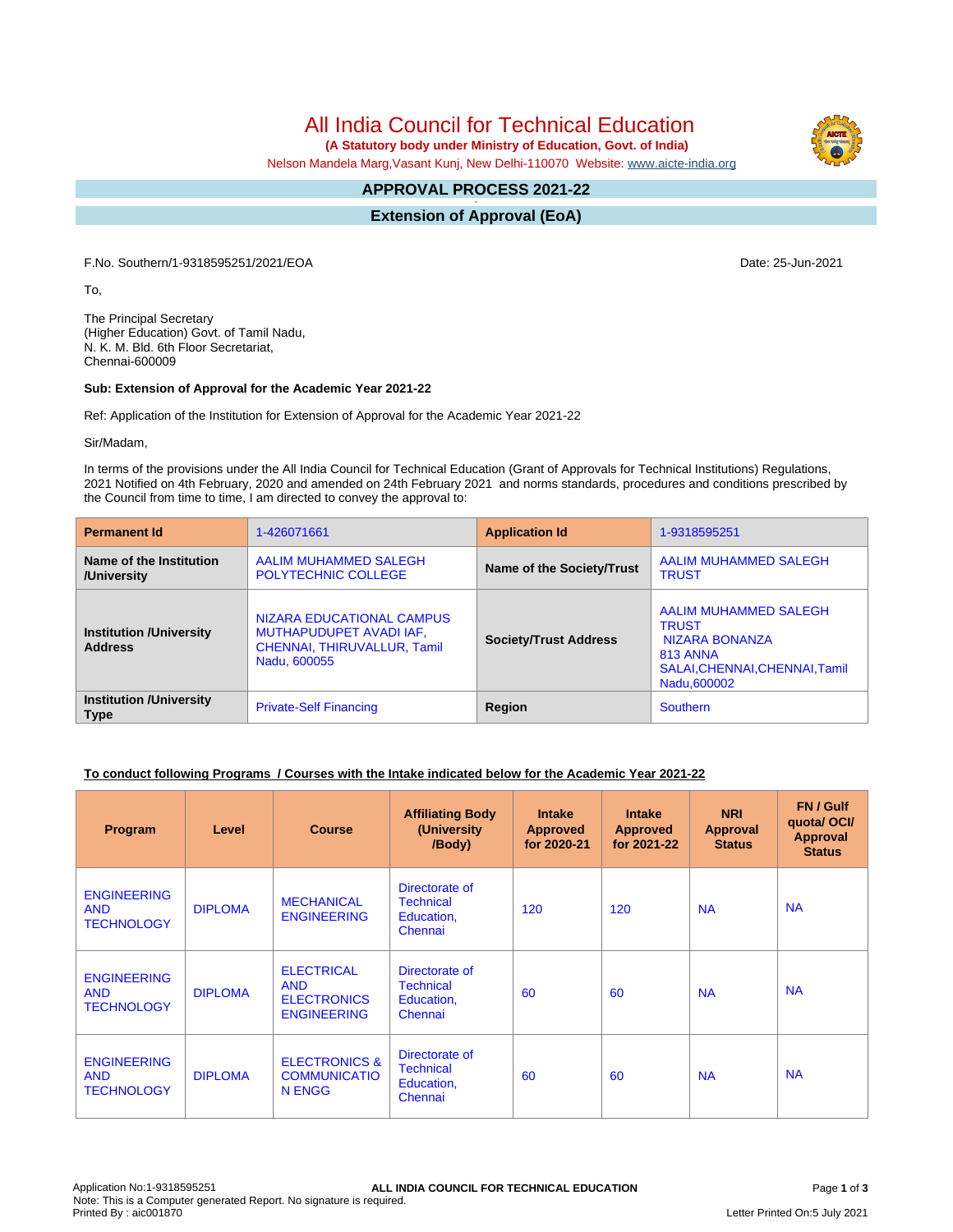| <b>ENGINEERING</b><br><b>AND</b><br><b>TECHNOLOGY</b> | <b>DIPLOMA</b> | <b>COMPUTER</b><br><b>ENGINEERING</b>   | Directorate of<br><b>Technical</b><br>Education,<br>Chennai | 60 | 60 | <b>NA</b> | <b>NA</b> |
|-------------------------------------------------------|----------------|-----------------------------------------|-------------------------------------------------------------|----|----|-----------|-----------|
| <b>ENGINEERING</b><br><b>AND</b><br><b>TECHNOLOGY</b> | <b>DIPLOMA</b> | <b>AUTOMOBILE</b><br><b>ENGINEERING</b> | Directorate of<br><b>Technical</b><br>Education,<br>Chennai | 60 | 60 | <b>NA</b> | <b>NA</b> |

**It is mandatory to comply with all the essential requirements as given in APH 2021-22 (Appendix 6)**

# **Important Instructions**

- 1. The State Government/ UT/ Directorate of Technical Education/ Directorate of Medical Education shall ensure that 10% of reservation for Economically Weaker Section (EWS) as per the reservation policy for admission, operational from the Academic year 2019-20 is implemented without affecting the reservation percentages of SC/ ST/ OBC/ General. However, this would not be applicable in the case of Minority Institutions referred to the Clause (1) of Article 30 of Constitution of India. Such Institution shall be permitted to increase in annual permitted strength over a maximum period of two years.
- 2. The Institution offering courses earlier in the Regular Shift, First Shift, Second Shift/Part Time now amalgamated as total intake shall have to fulfil all facilities such as Infrastructure, Faculty and other requirements as per the norms specified in the Approval Process Handbook 2021-22 for the Total Approved Intake. Further, the Institutions Deemed to be Universities/ Institutions having Accreditation/ Autonomy status shall have to maintain the Faculty: Student ratio as specified in the Approval Process Handbook. All such Institutions/ Universities shall have to create the necessary Faculty, Infrastructure and other facilities WITHIN 2 YEARS to fulfil the norms based on the Affidavit submitted to AICTE within the Academic Year 2021-22
- 3. Strict compliance of Anti-Ragging Regulation, Establishment of Committee for SC/ ST, Establishment of Internal Complaint Committee (ICC), Establishment of Online Grievance Redressal Mechanism, Barrier Free Built Environment for disabled and elderly persons, Fire and Safety Certificate should be maintained as per the provisions made in Approval Process Handbook and AICTE Regulation notified from time to time.
- 4. In case of any differences in content in this Computer generated Extension of Approval Letter, the content/information as approved by the Executive Council / General Council as available on the record of AICTE shall be final and binding.

**Prof.Rajive Kumar Member Secretary, AICTE**

Copy \*\* to:

- **1. The Director of Technical Education\*\*, Tamil Nadu**
- **2. The Principal / Director,** AALIM MUHAMMED SALEGH POLYTECHNIC COLLEGE Nizara Educational Campus Muthapudupet Avadi Iaf, Chennai,Thiruvallur, Tamil Nadu,600055
- **3. The Secretary / Chairman,**

AALIM MUHAMMED SALEGH TRUST NIZARA BONANZA 813 ANNA SALAI